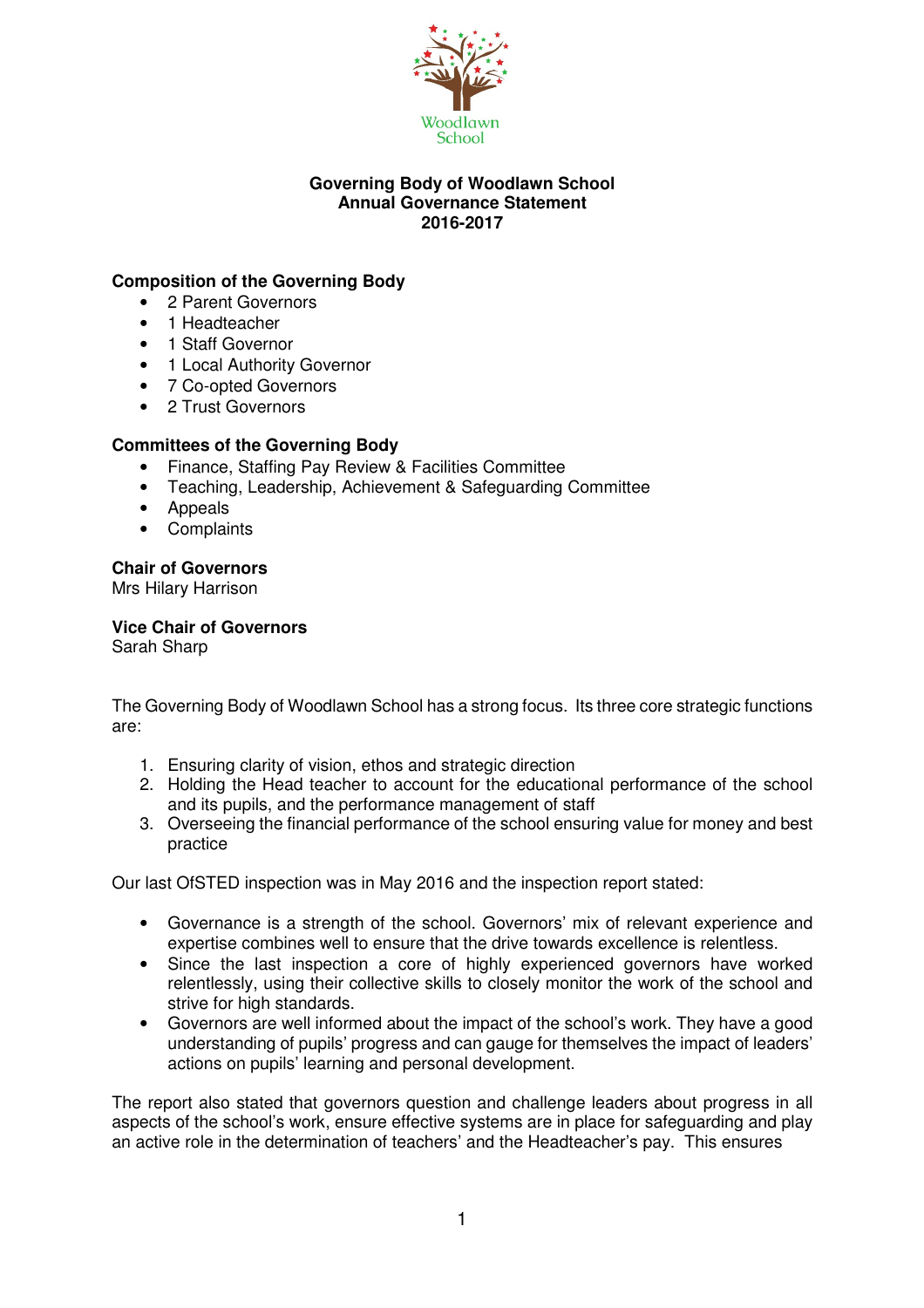

governors have an informed understanding of the way in which leaders administer the school's performance management systems.

Since the inspection governors have continued to rigorously scrutinise and review performance. We work closely with the senior leaders and link governors continue to monitor their areas of responsibility within the school. We aim to ensure we build supportive yet challenging relationships with all stakeholders and that the children of Woodlawn School are provided with the very best educational experiences and outcomes

### **School Development Plan (SDP)**

Governors work closely with the Headteacher and senior leaders in writing and monitoring the School Development Plan (SDP), overall responsibility for writing the SDP is with the Headteacher. The priorities for the School Development Plan (SDP) are taken from both internal and external monitoring, e.g. Local authority reports, OfSTED report and internal monitoring of the quality of teaching and learning and pupil outcomes by the Headteacher, other senior leaders and link governors.

The SDP is monitored and reviewed termly with an evaluation review being written and presented to governors as part of the Headteacher's termly report. In addition to the termly monitoring by full governors, the main committees i.e. Achievement, Teaching, Leadership and Safeguarding committee and Finance, staff, facilities and pay review committee, meet termly to discuss and monitor relevant areas with the Headteacher.

**The following aims for 2016-2017** outlined in the School Development Plan were:

- 1. To further improve the quality of teaching to ensure all pupils, including the most able, make rapid progress
- 2. To further improve outcomes for pupils to ensure consistent progress for all learners.
- 3. To continue to embed and develop newly allocated middle leadership roles to ensure they have a full impact in the ongoing drive for improvement.
- 4. To further improve teaching and the curriculum for learners in the Sixth Form so they have greater opportunities to gain accreditation and are better prepared for employment and training.
- 5. To further develop extended learning through close working relationships with other stakeholders

The OfSTED report in May 2016 identified the following:

| Leadership and Management                   | Good                 |
|---------------------------------------------|----------------------|
| Teaching Learning and assessment            | Requires Improvement |
| Outcomes for pupils                         | Requires Improvement |
| Personal Development, Behaviour and welfare | Good                 |
| <b>Early Years Provision</b>                | Good                 |
| Post-16                                     | Requires Improvement |

OfSTED (May 2016) stated, however, that there had been improvements in teaching, learning and assessment since the previous inspection and likewise that improvement in outcomes were seen, particularly at the end of reception and in Key Stage 2. However, progress was not accelerating securely for pupils at the end of Key stage 4 and sixth form.

Hence the focus has continued to be particularly on Teaching and Learning and Outcomes in maintaining consistency.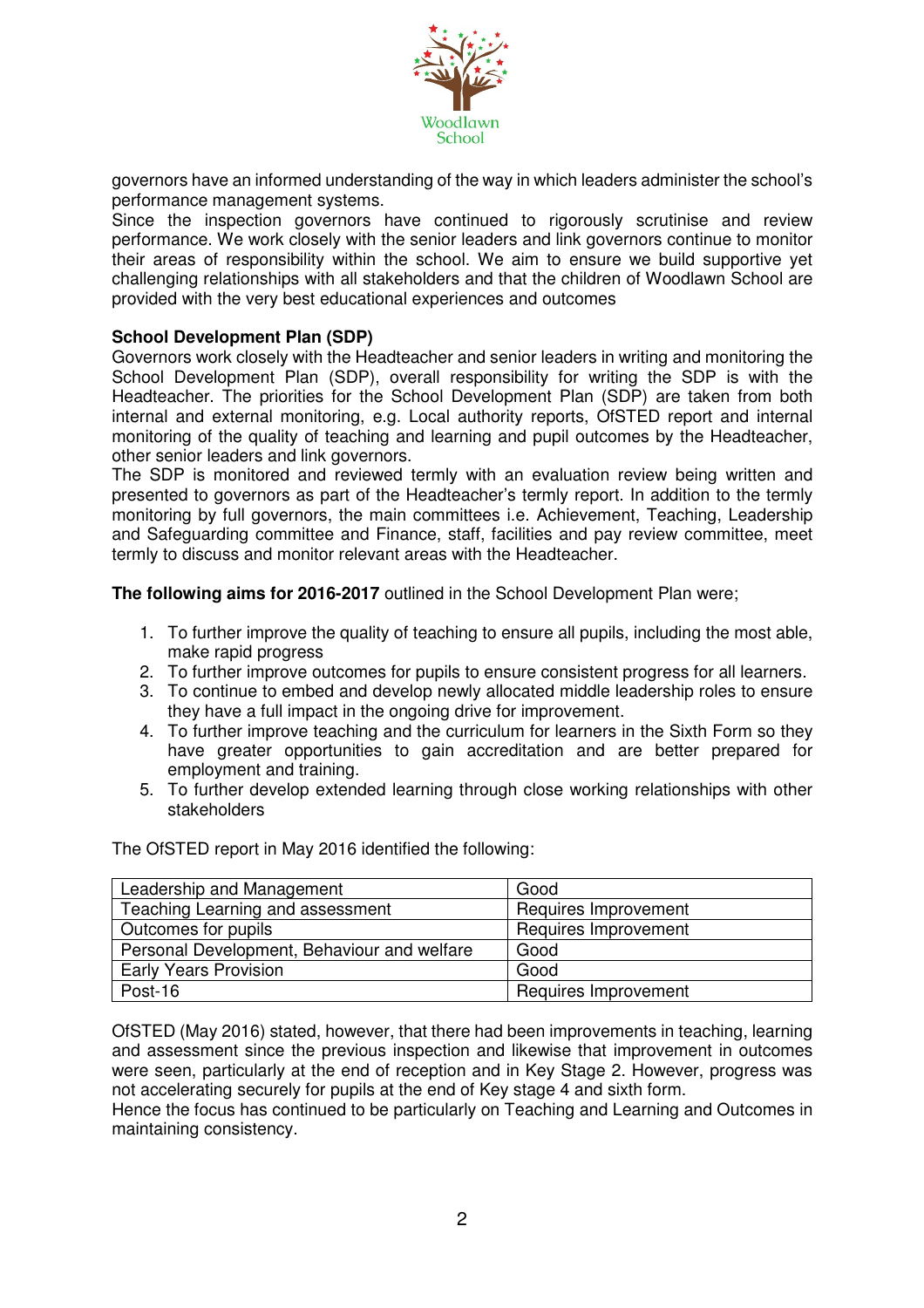

#### **Evidence for above aims:**

- 1. The Head teacher and senior leaders have worked incredibly hard to secure improvement in teaching and learning and subsequently pupil outcomes. Improvements have continued to be seen in teaching and learning following a model of coaching, support and training. This was reported to governors by the Head teacher at each full governing body meeting and increasing numbers of lessons seen are good or better. Teachers were held accountable through the performance management process and pay reviewed and agreed at the Finance, staff, facilities and pay review committee.
- 2. As part of termly monitoring the Headteacher reported pupil outcomes to governors and a frank discussion was held with governors around areas of strength and areas where improvements need to be seen. Key Stage 4 accreditation was an area where reporting of qualifications was weaker and school continues to work on this area. However, great progress was seen at Key Stages 2 and 3 in both English and Maths and Key Stage 4 showed a huge improvement in Reading and Maths. Last year a reading and intervention programme was introduced into the Secondary department and post 16. Read Write Inc is used across the primary department. Talk 4 Maths is now embedded into the curriculum.

Governors have seen clear evidence of English and Maths progress in learning walks and monitoring visits.

- 3. Governors were involved in the appointment of a new Assistant Headteacher for the Primary department and a new structure for two Assistant Heads put in place to support leadership, partly due to the resignation of middle leaders. The Chair of governors also worked with the appropriate Unions alongside the Headteacher.
- 4. A development plan has been written for post-16 (Sixth Form) and this is monitored termly by the link governor for post-16. Evidence of development has been seen in the learning walks during each visit. A new Local Authority governor was appointed in July 2017 whose skill area is employment and training for young people with SEND (Special Educational Needs and disabilities). She will be working with post 16 staff and monitoring Key Stage 4, post-16 and beyond to ensure appropriate transition to employment, education and /or training.
- 5. We have two governors with responsibility for parent engagement (one is a parent governor) and communication and interaction.

#### **Leadership and Management (Governors)**

OfSTED 2016 stated:

The Head teacher and senior leaders have provided good leadership to change the culture of the school. As a result, the school is improving rapidly.

Governance is a strength of the school. Governors' mix of relevant experience and expertise combines well to ensure that the drive towards excellence is relentless.

As governors, we want to ensure the school goes from strength to strength and we work closely with the Head teacher and senior leaders. The Head teacher and Chair meet every week and the Chairs of committees, Chair of governors and Headteacher meet monthly. Full governors meet twice termly in Autumn and at least once per term in Spring and Summer. Committees mentioned earlier also meet termly prior to full governing body meetings.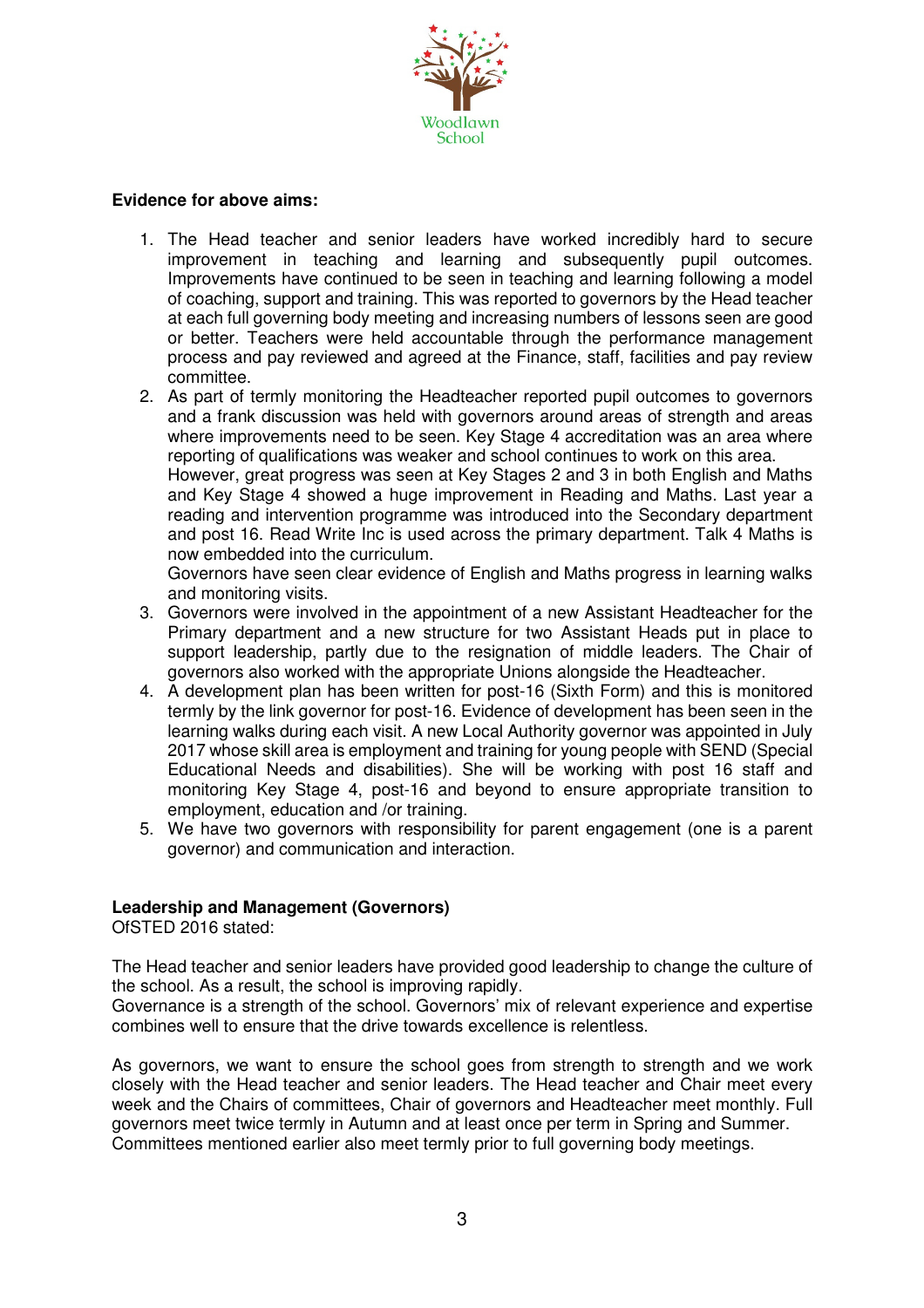

Governors attend appropriate training, make frequent visits to school and have a clear schedule of planned meetings to check the school's performance.

As well as the two main committees mentioned earlier, governors also have the Headteachers performance management group and the appeals committee. The Headteacher, through the performance management process produced excellent evidence for governors in achieving all her targets in December 2016.

During 2016-2017 governors attended two stage 2 governor panels for attendance - one staff member contract ended and one staff member had an extended support plan for attendance. The vice chair of governors supported and attended a staff wellbeing group to support school staff with essential change for improvement.

The safeguarding governor reviewed safeguarding in school and confirmed that the single central record is in order.

Where possible governors aim to attend events in school e.g. School prom, school fayre, assemblies. We have recently recruited a local vicar who delivers assemblies and now has responsibility for Personal, Social and Health education (PSHE) and wellbeing as well as SPSMC (Social, spiritual, Moral and Cultural) development.

We have updated our skills audit and have a very strong governing body with a range of skills. Due to resignations for various reasons we have recruited five new governors last year who bring a range of skills.

#### **Governor Visits**

A yearly timetable of visits is planned prior to each new academic year. Last year (2016-2017) governors made the following visits:

#### • **Safeguarding**

The safeguarding governor confirmed the single central record (checking all staff and volunteer DBS records) was in order and all staff had been checked (confirmed by OfSTED 2016)

#### • **Pupil Premium**

(funding given for pupils who receive free school meals, children who are looked after, adopted children and forces children).

The pupil premium governor met with the Deputy Head teacher and the interventions coordinator. She found that great progress had been made in this area and a well -organised system in place ensuring pupils' needs are clearly identified and appropriate interventions in place.

#### o **Impact:**

There was no difference between pupils who are disadvantaged and those who are not disadvantaged. OfSTED stated that "the school's spending of government grants, such as pupil premium….. is effective in raising the achievement of pupils eligible for support"

#### • **English**

The link governor for English visited classrooms across the school to look at how English was being delivered, particularly following on from the OfSTED inspection.

A range of activities was seen throughout the school. Outstanding work was seen in a year 3- 5 class and exciting speaking and listening work in a year 2 class. Key stage 3 staff were questioning pupils effectively and pupils were engaged and focussed.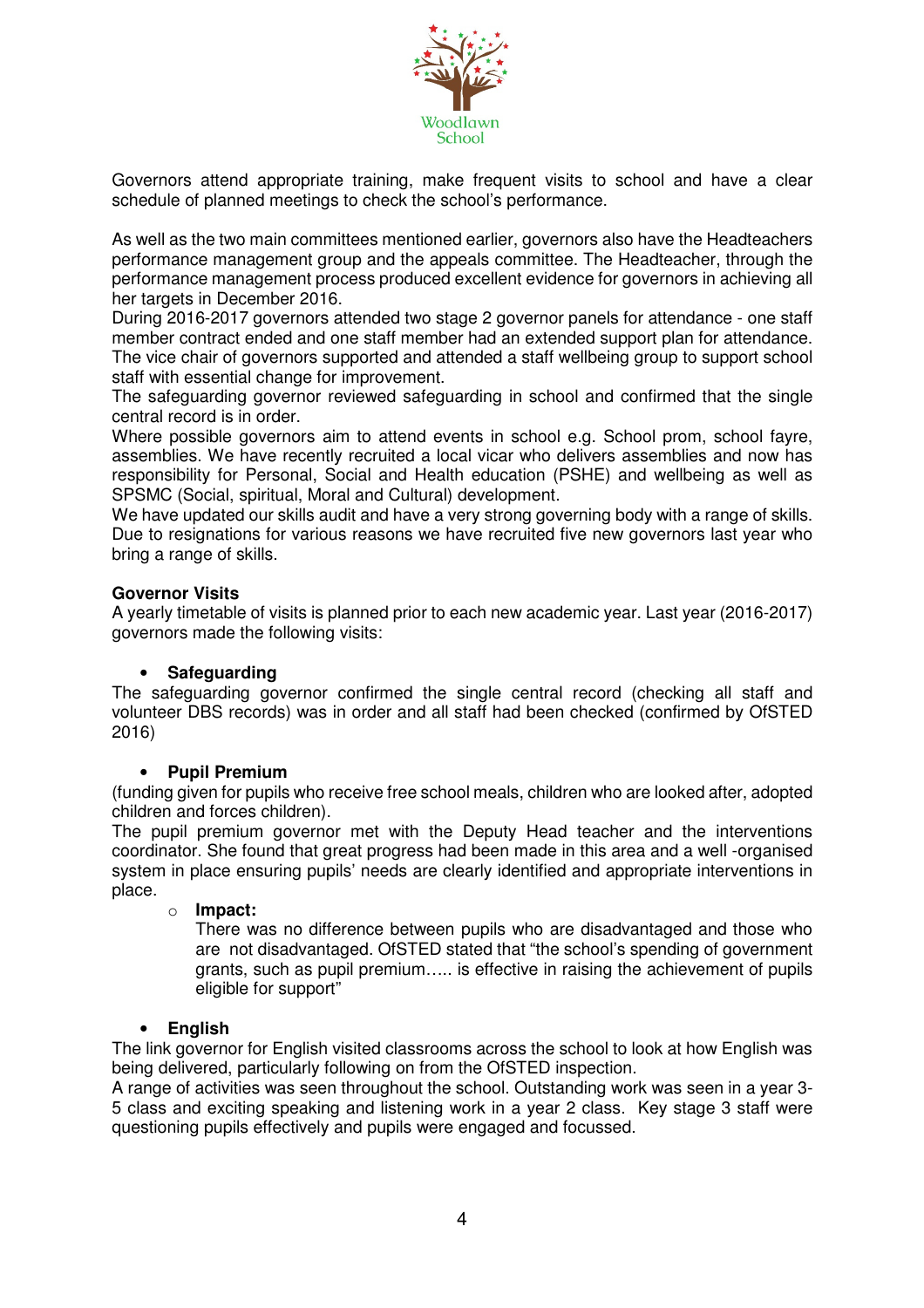

Future targets are to ensure consistency across school by further improving the quality of teaching and ensuring older pupils use their phonic skills to support their reading and writing.

### o **Impact:**

Evidence earlier shows that at all key stages but particularly at Key Stage 4 pupils made great progress in reading (links to the use of pupil premium grant).

• **Learning walks by two new governors** (both who volunteer in school)

Written comments include:

- "All teachers' planning was available for inspection, even though staff were not aware of the visit"
- "All pupils were engaged and behaviour was excellent"
- "Students were being challenged and responded well"
- "Staff who are firm and positive and have high expectations of their students, particularly in terms of behaviour and attitude"

#### • **Post -16 visit**

As mentioned previously the post-16 governor visits termly. The post-16 plan was reviewed and identified large sections now completed. All year 11 leavers were preparing for transition to their post 16 provision and all were going to further education or training.

o **Impact:** 

New timetable in place with further accreditation and focus on preparing for life outside school. Good progress made.

• **Maths visit** (start of year)

New maths accreditation in place. Numicon introduced into school.

- o **Impact:** 
	- Good to outstanding progress made in Maths (see evidence page 2).

#### **Training**

Due to the change in governors we have planned a training session in October 2017 to all governors around induction and roles and responsibilities. The training will also cover the governors' new competency framework.

As there have been many changes within the governing body governors have not attended as many training sessions individually as in previous years. We have a new clerk who brings a wealth of knowledge and experience to the governing body and training is on every agenda. There will be more shared training such as the training planned for the start of 17-18 academic year.

Individual governors have attended training in the following areas:

- $\circ$  Autistic Spectrum Condition and Behaviour for learning Susan Thompson
- $\circ$  Headteacher performance management Sarah Sharp and Stuart Bailey
- o Governors' conference (Schools North East) Hilary Harrison

Governors are invited to staff training days

- $\circ$  4 governors attended an action planning training session Rev Peter Dobson, Susan Thompson, Stuart Bailey and Hilary Harrison
- o "Talk for Writing" session attended by Rev Peter Dobson & Susan Thompson